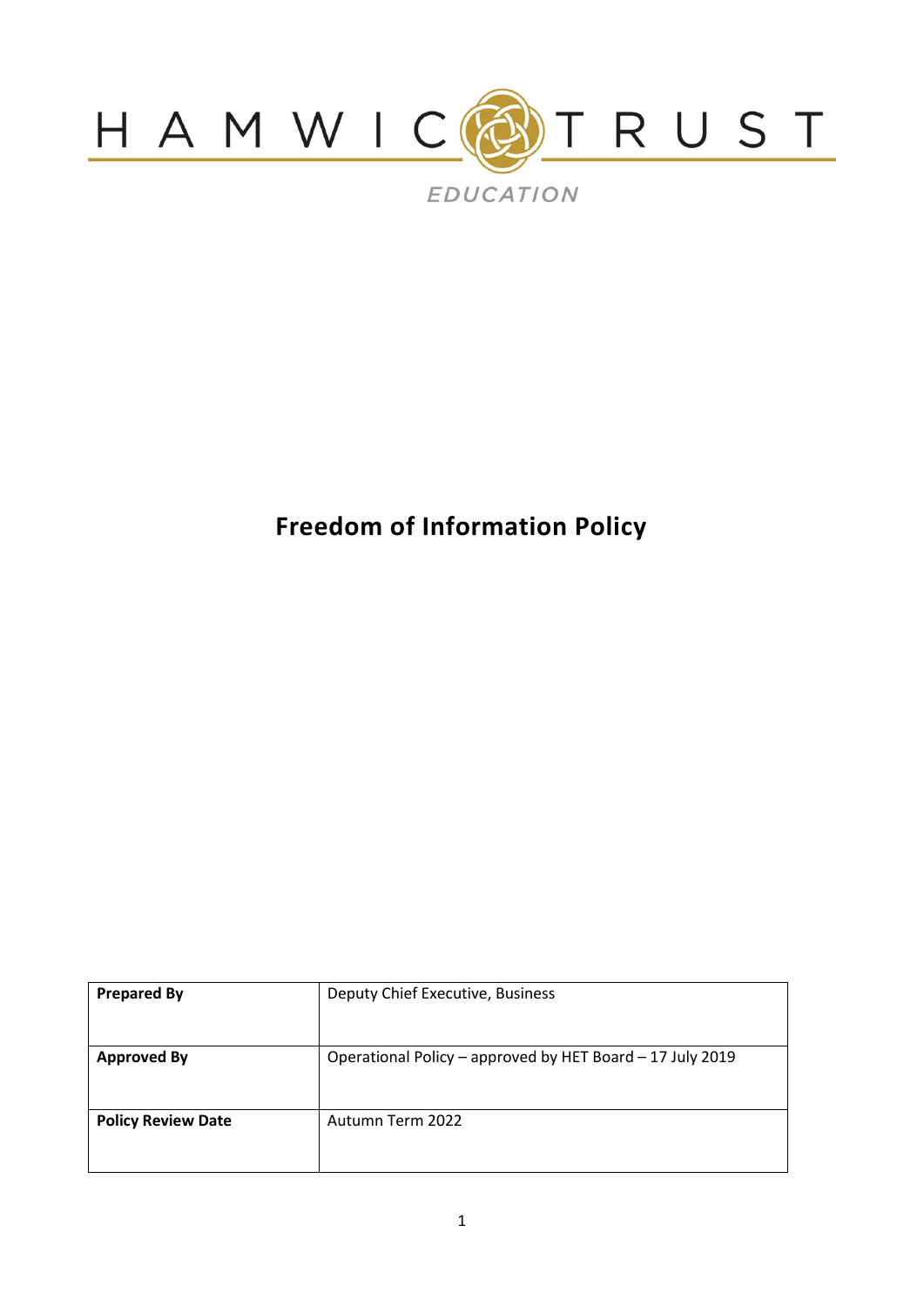## Contents

| 1.  |  |  |
|-----|--|--|
| 2.  |  |  |
| 3.  |  |  |
| 4.  |  |  |
| 5.  |  |  |
| 6.  |  |  |
| 7.  |  |  |
| 8.  |  |  |
| 9.  |  |  |
| 9.1 |  |  |
| 9.2 |  |  |
| 9.3 |  |  |
| 9.4 |  |  |
| 9.5 |  |  |
| 9.6 |  |  |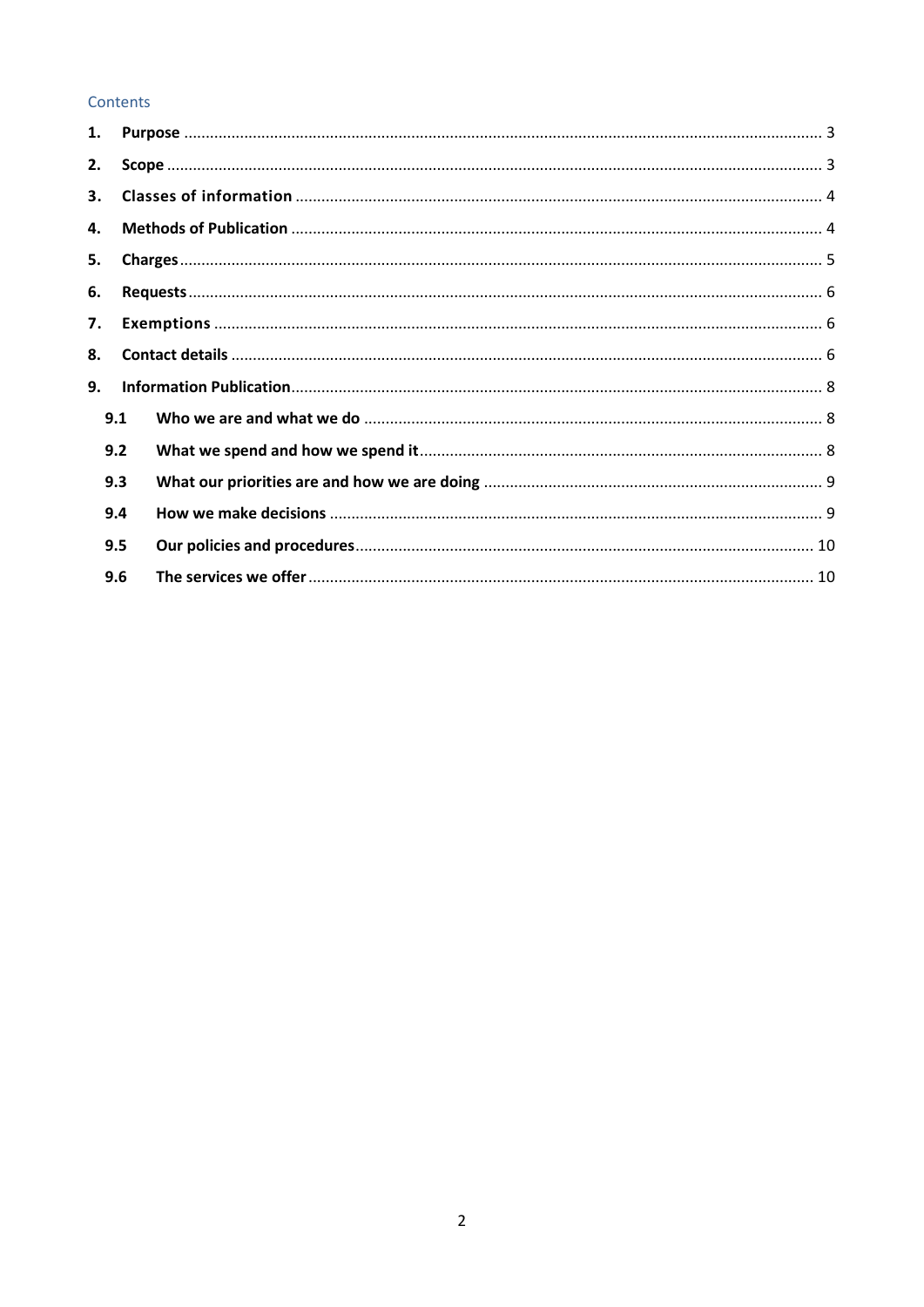#### <span id="page-2-0"></span>**1. Purpose**

The Freedom of Information Act 2000 (the "Act") makes it a legal requirement for any public authority including schools to produce a publication scheme and to provide guidance for any information requests made under the Act.

The Act gives legal rights to any person wishing to access information held by the Hamwic Education Trust (together the "Trust"). We have a duty to provide advice and guidance to anyone requesting information.

This Policy outlines information regarding the Act with details of the procedures to follow should a request for information be received.

However, it should be noted that information that the Act covers for academies is restricted to information held for the purposes of the proprietor's functions under academy arrangements i.e. those arrangements between the Department for Education and the relevant academy trust company relating to agreements and financial assistance for an academy. This scheme should be read in line with this limitation.

#### <span id="page-2-1"></span>**2. Scope**

This publication scheme commits the Trust to make information available to the public as part of its normal business activities. The information covered is included in the classes of information mentioned below, where this information is held by the Trust.

The scheme commits the Trust:

- To proactively publish or otherwise make available as a matter of routine, information, including environmental information, which is held by the Trust and falls within the classifications below.
- To specify the information which is held by the Trust and falls within the classifications below.
- To proactively publish or otherwise make available as a matter of routine, information in line with the statements contained within this scheme. The preferred medium will be the school or Trust website, but information will also be available from individual schools or the Trust's Managed Service Team.
- To produce and publish the methods by which the specific information is made routinely available so that it can be easily identified and accessed by members of the public.
- To produce a schedule of any fees charged for access to information which is made proactively available.
- To make this publication scheme available to the public.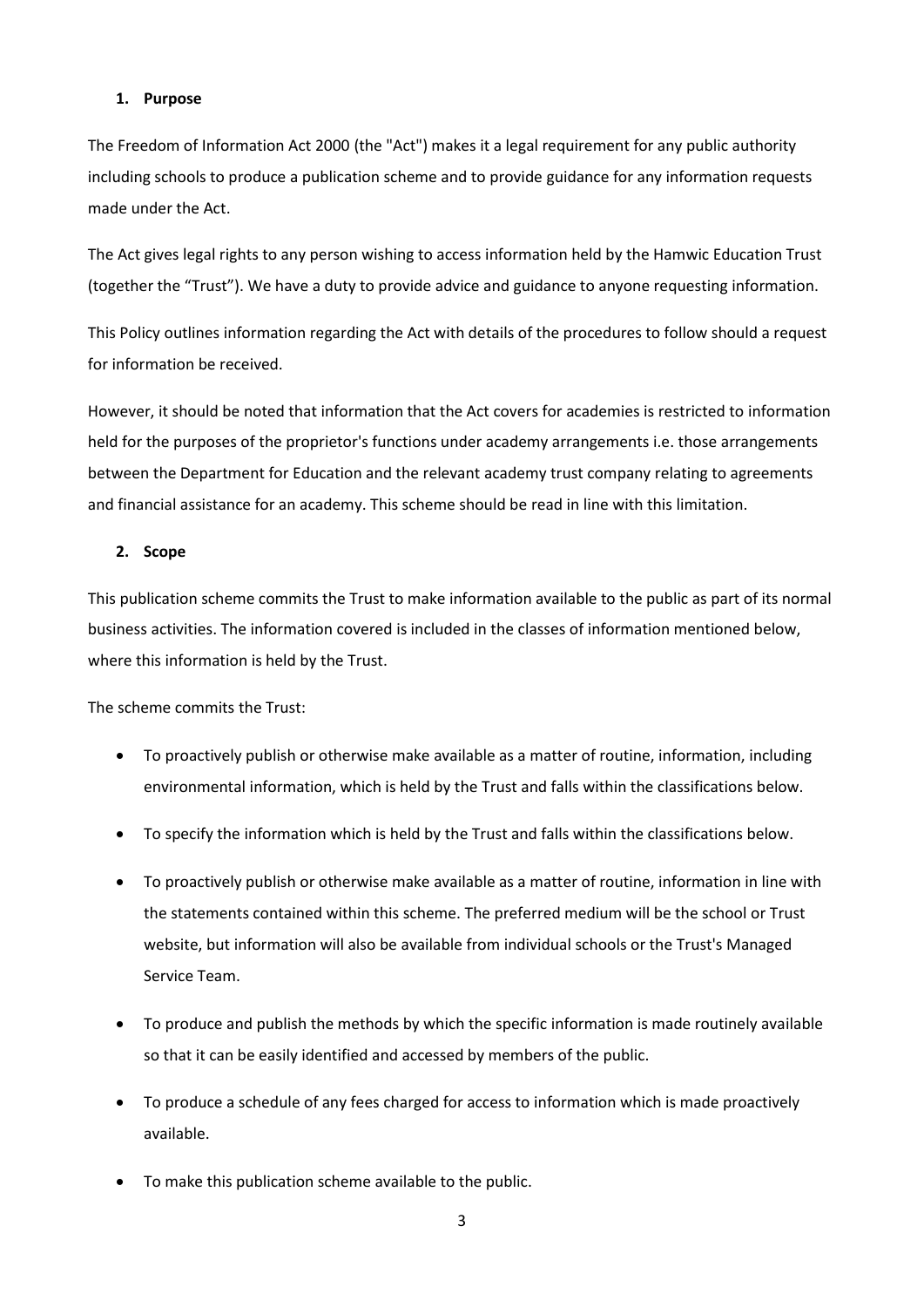## <span id="page-3-0"></span>**3. Classes of information**

Classes of information available under this scheme are:

#### **Who we are and what we do**

Organisational information, registered company details, locations and contacts, constitutional and legal governance.

#### **What we spend and how we spend it**

Financial information relating to projected and actual income and expenditure, procurement and contracts.

#### **What our priorities are and how we are doing**

Strategy and performance information, plans, assessments, inspections and reviews.

#### **How we make decisions**

Policy proposals and decisions. Decision making processes, internal criteria and procedures, consultations.

#### **Our policies and procedures**

Current written protocols for delivering our functions and responsibilities.

#### **Lists and registers**

Information held in registers required by law and other lists and registers relating to the functions of the Academy.

#### **The services we offer**

Advice and guidance, booklets and leaflets, transactions and media releases. A description of the services offered.

The classes of information will not generally include:

- Information the disclosure of which is prevented by law, or exempt under the Act, or is which otherwise properly considered to be protected from disclosure.
- Information in draft form.
- Information that is no longer readily available as it is contained in files that have been placed in archive storage, or is difficult to access for similar reasons.

#### <span id="page-3-1"></span>**4. Methods of Publication**

The Trust will indicate clearly to the public what information is covered by this scheme and how it can be obtained.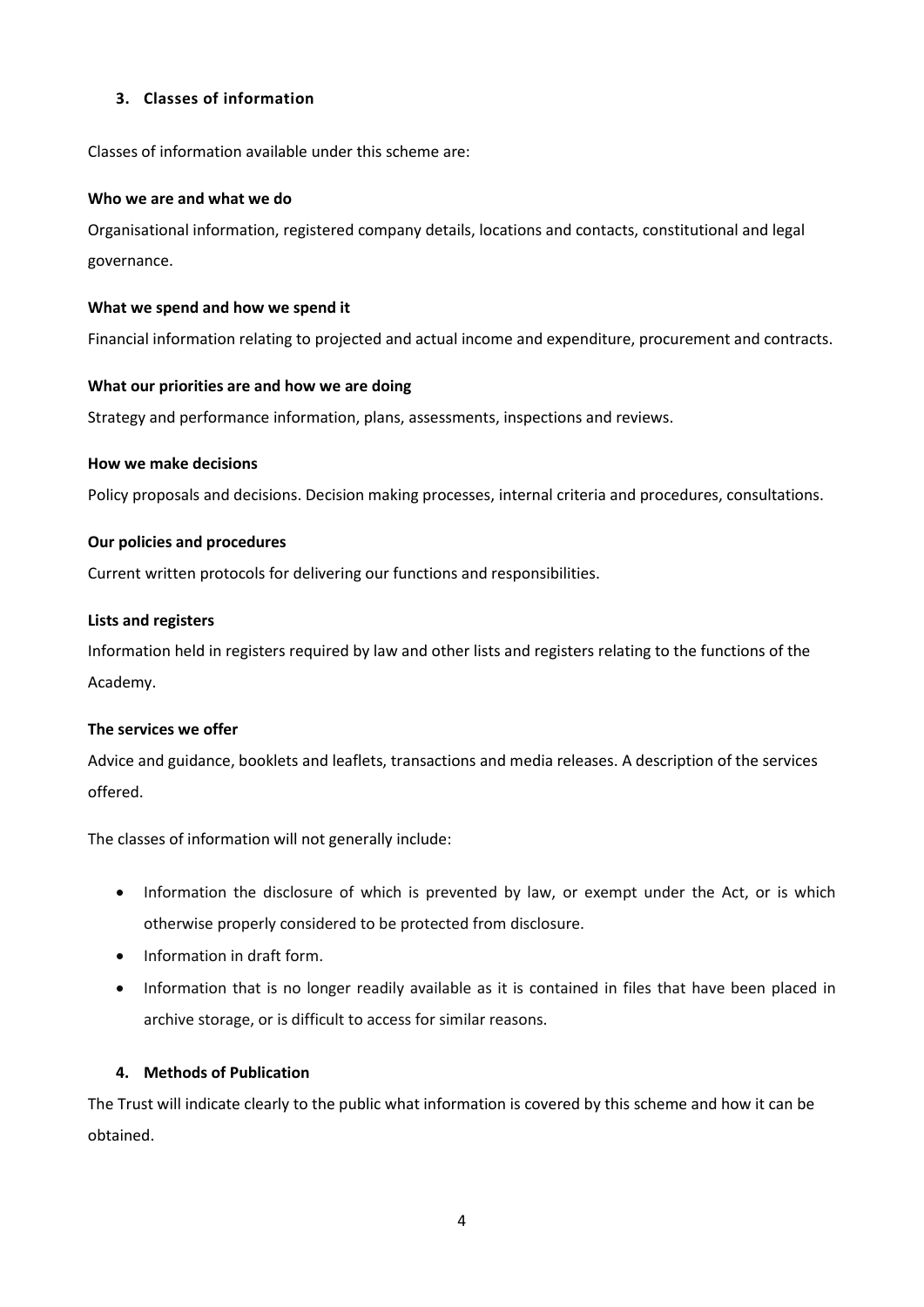Where it is within the capability of the Trust, information will be provided on our websites. Where it is impracticable to make information available on a website or when an individual does not wish to access the information by the website, we will insure that the same information can be obtained through the Managed Service team.

In exceptional circumstances some information may be available only by viewing in person. Where this manner is specified, contact details will be provided. An appointment to view the information will be arranged within a reasonable timescale.

Information will be provided in the language in which it is held or in such other language that is legally required. Where the Trust is legally required to translate any information, it will do so.

Obligations under disability and discrimination legislation and any other legislation to provide information in other forms and formats will be adhered to when providing information in accordance with this scheme.

#### <span id="page-4-0"></span>**5. Charges**

The purpose of this scheme is to make the maximum amount of information readily available at minimum inconvenience and cost to the public. Charges made by the Trust for routinely published material will be justified and transparent and kept to a minimum.

Material which is published and accessed on a website will be provided free of charge.

In the case of information not obtainable through the website(s), the Trust reserves the right to charge for actual disbursements incurred such as:

- photocopying at 10p per sheet of A4 paper
- postage and packaging at the actual cost to the Trust
- any other costs directly incurred as a result of the information request at the actual cost to the **Trust**

Charges may also be made for information provided under this scheme where they are legally authorised, they are in all the circumstances justified, including the general principles of the right of access to information held by public authorities, and are in accordance with a published schedule or schedules of fees which is readily available to the public.

If a charge is to be made, confirmation of the payment due will be given before the information is provided. Payment may be requested prior to provision of the information.

5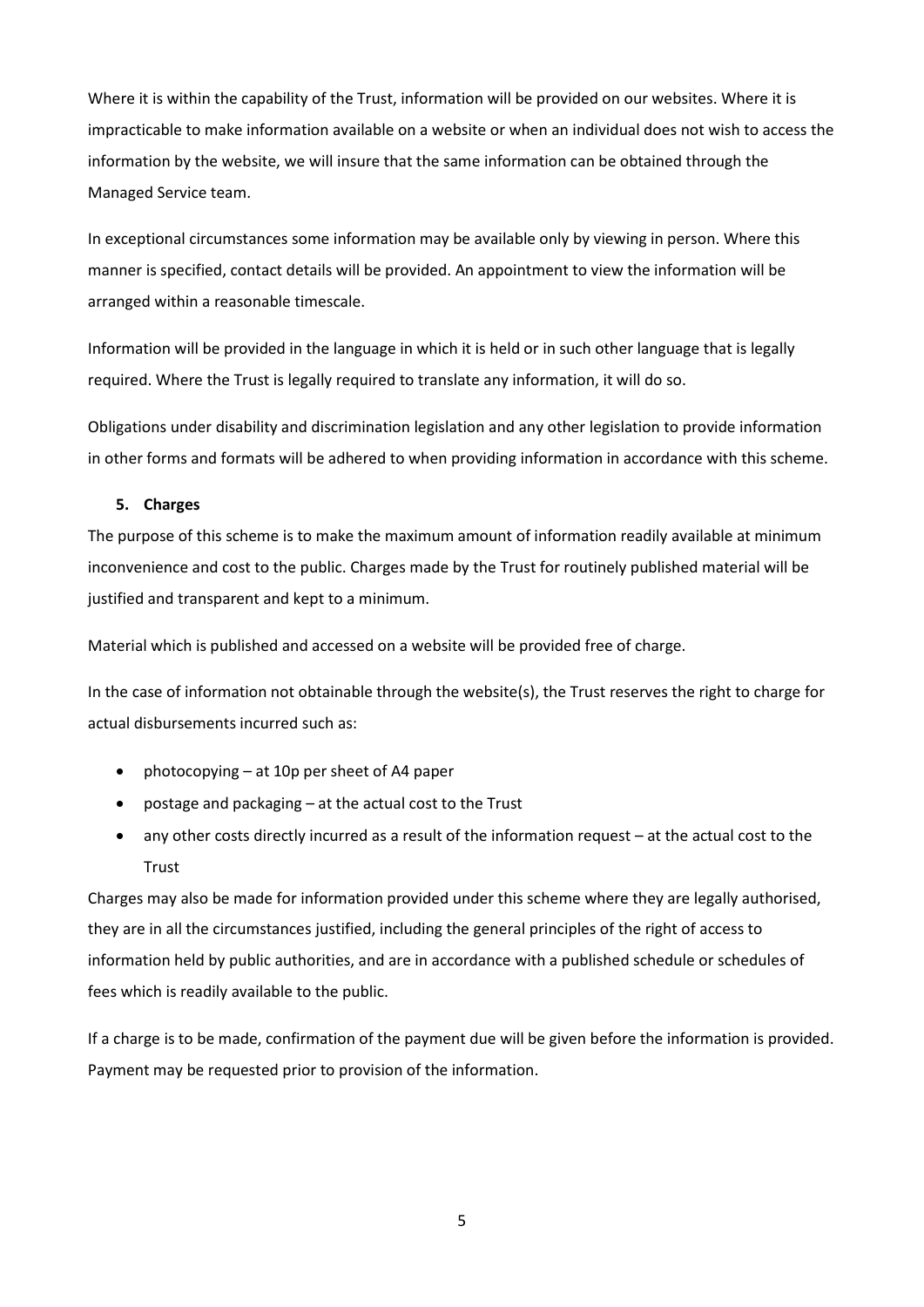#### <span id="page-5-0"></span>**6. Requests**

Requests for other information under the Act must be in writing, and include the enquirer's name and correspondence address. They must also include a description of exactly what information is requested. Enquirers do not need to say why they require the information. Requests should be made in writing to:

Chief Executive Officer The Hamwic Education Trust Unit E, The Mill Yard Nursling Street SO16 0AJ Tel: 023 8078 6833 Email[: info@hamwic.org](mailto:info@hamwic.org)

#### <span id="page-5-1"></span>**7. Exemptions**

Not all information the Trust holds that is covered by the Act will be disclosed in response to a request. For example, information may be withheld under one of the following exemptions available under the Act:

- Information accessible by other means (e.g. website or prospectus)
- Personal Information requests for information about an individual will be dealt with in accordance with the Data Protection Act 1998 (unless the enquirer wishes to know what information is held about someone else – this information will generally not be disclosable)
- Environmental Information (e.g. regarding playing fields, car parking, phone masts etc.)
- Information provided in confidence to the Trust
- Information the release of which would prejudice or be likely to prejudice the Trust's or a third party's commercial interests

Requests can also be denied if the information is simply not held by the Trust; if the cost of accessing the information is above £450 (based on the statutory rate of £25 per hour) or the request is considered vexatious or repeated.

## <span id="page-5-2"></span>**8. Contact details**

If you require a paper version of any information, or want to ask whether information is available please contact the Managed Service Team, by telephone, email, fax or letter.

Contact details are set out below, or you can visit our website at [www.hamwic.org.](http://www.hamwic.org/)

6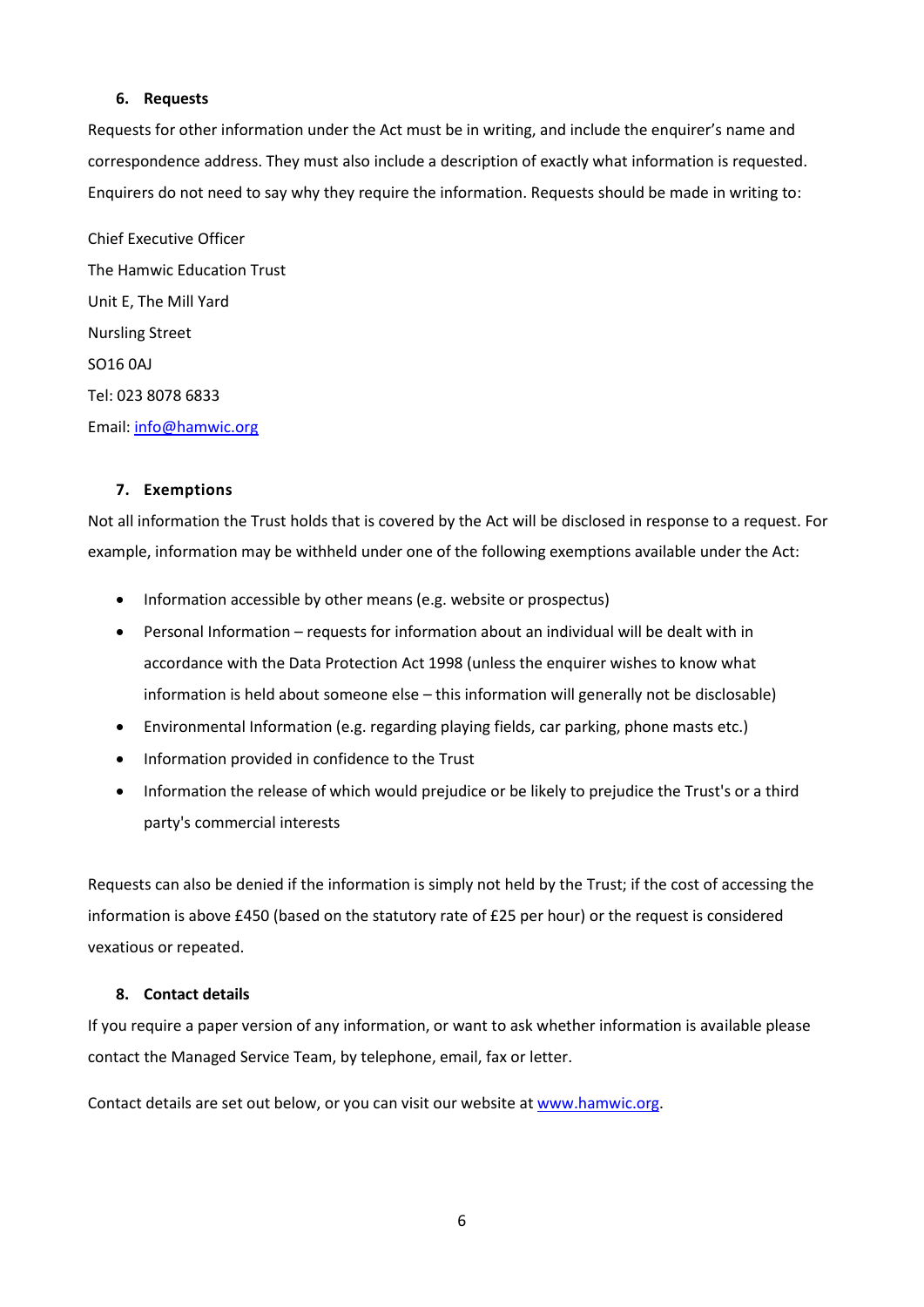## **Managed Service Team**

The Hamwic Education Trust Unit E, The Mill Yard Nursling Street Southampton SO16 0AJ Tel: 023 8078 6833 Email[: info@hamwic.org](mailto:info@hamwic.org)

Further information about the Act can be obtained from:

Information Commissioner's Office Wycliffe House Water Lane Wilmslow Cheshire SK9 5AF Tel: 0303 123 1113 (local rate) or 01625 545 745 if you prefer to use a national rate number <https://ico.org.uk/>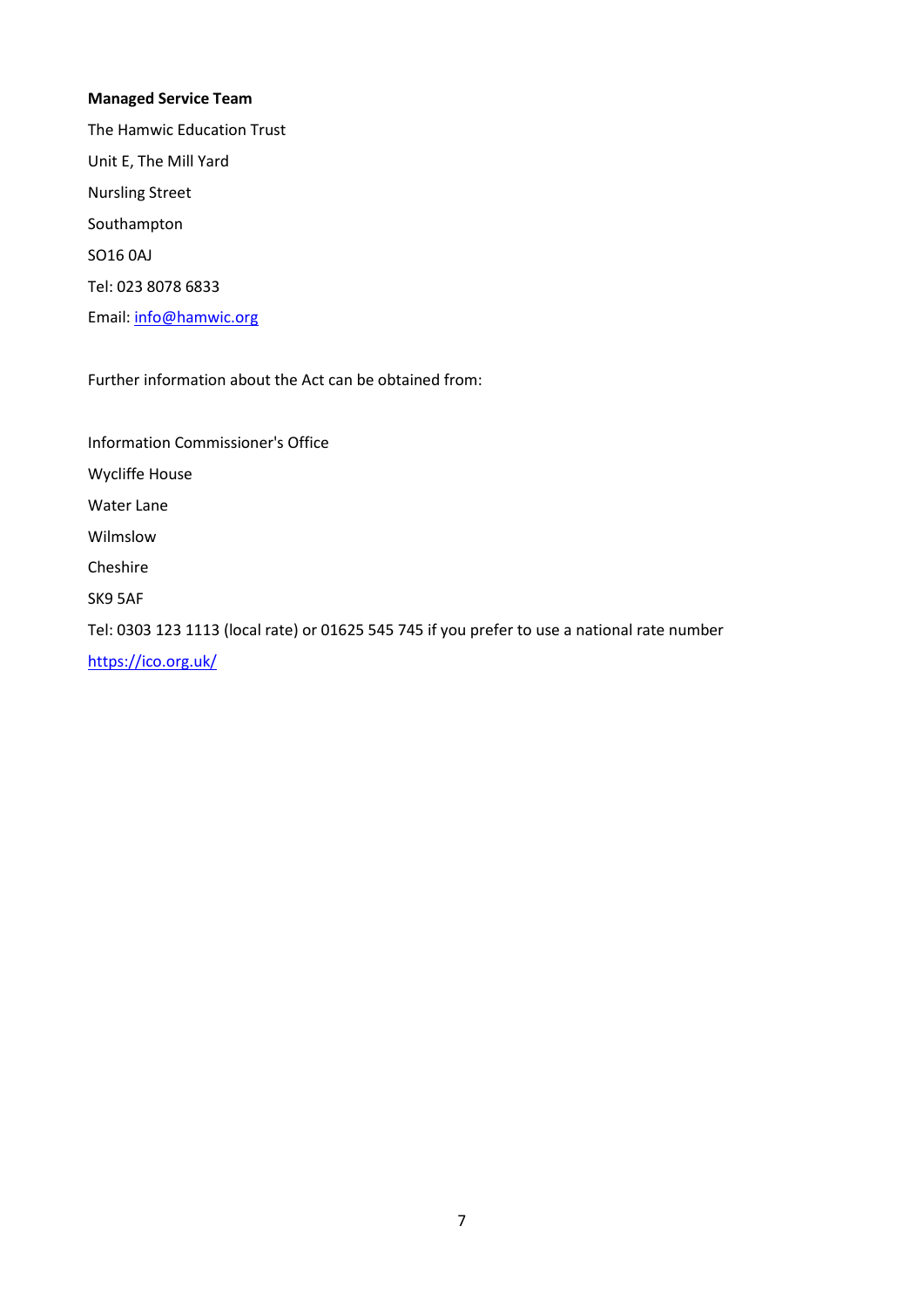# <span id="page-7-0"></span>**9. Information Publication**

# <span id="page-7-1"></span>**9.1 Who we are and what we do**

# *(Organisational information, structures, locations and contacts)*

| Information to be published                     | How the information can be obtained             |
|-------------------------------------------------|-------------------------------------------------|
| <b>Academy Funding Agreement</b>                | Department for Education website/ Trust/Academy |
|                                                 | website, individual Academy prospectus or hard  |
|                                                 | copy                                            |
| Academy staff and structure - names of key      | Trust/Academy website, individual Academy       |
| personnel                                       | prospectus or hard copy                         |
| Academy governing body – names and contact      | Individual academy website or hard copy         |
| details of the governors and the basis of their |                                                 |
| appointment                                     |                                                 |
| <b>MAT Board of Directors</b>                   | MAT website or hard copy                        |
| School session times, terms dates and holidays  | Individual academy website or hard copy         |
| Location and contact information - address,     | Trust/Academy website, individual Academy       |
| telephone number and website                    | prospectus                                      |
| Contact details for the Head Teacher and the    | Individual academy website, prospectus          |
| Governing Body                                  |                                                 |
| <b>Individual Academy Prospectus</b>            | Individual academy website or hard copy         |
| <b>GCSE</b> results                             | Individual academy website, DfE website         |

# <span id="page-7-2"></span>**9.2 What we spend and how we spend it**

*(Financial information relating to projected and actual income and expenditure, procurement, contracts and financial audit)*

| Information to be published                           | How the information can be obtained            |
|-------------------------------------------------------|------------------------------------------------|
| Annual budget plan and financial statements           | Trust/Academy website or hard copy, Companies  |
|                                                       | House website, EFA website, published accounts |
|                                                       | online                                         |
| Capital funding – details of capital funding          | Hard copy or in published accounts online      |
| allocated to the Academy and information on           |                                                |
| related building projects and other capital projects. |                                                |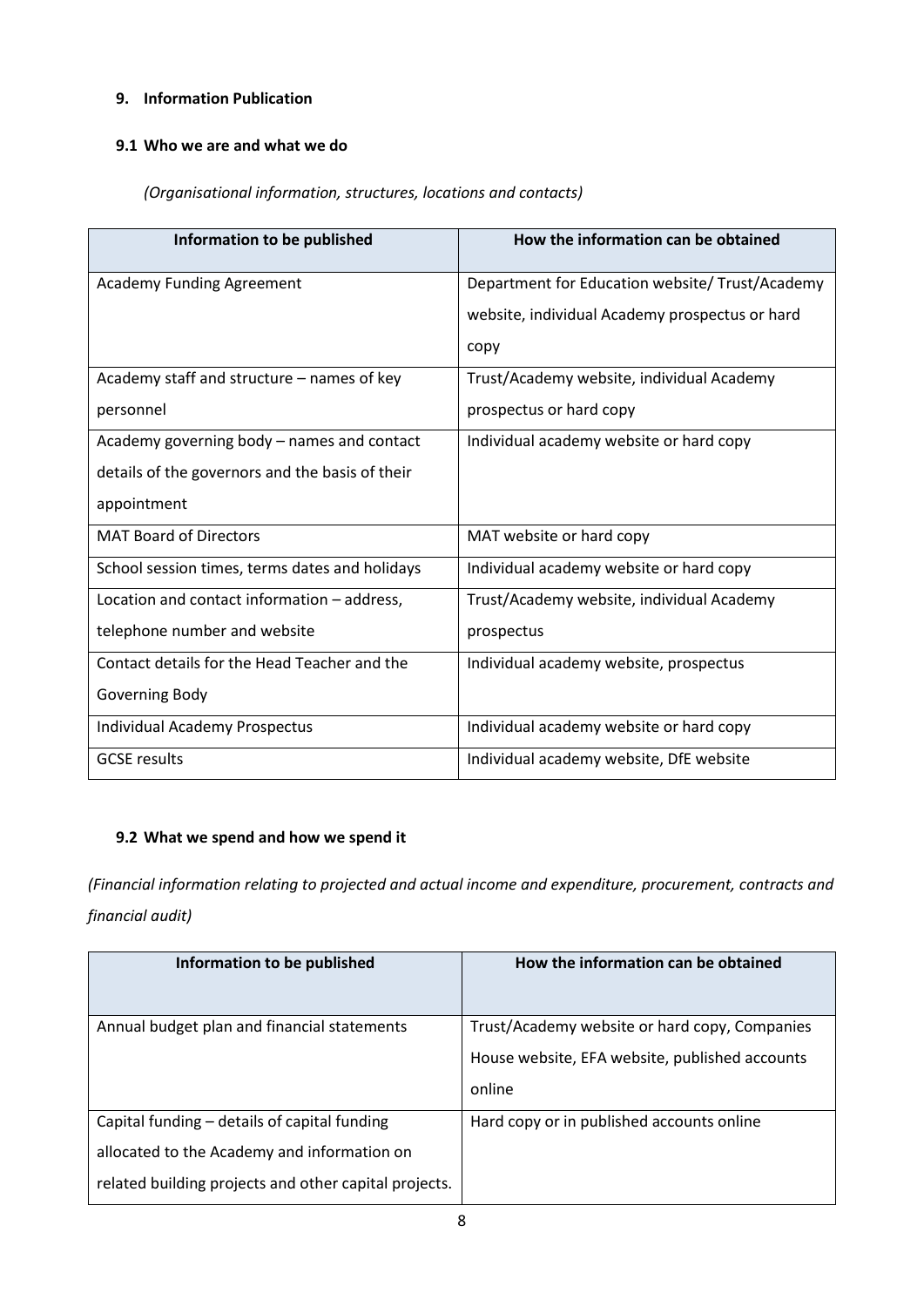| Additional funding - Income generation schemes    | Hard copy or in published accounts online |
|---------------------------------------------------|-------------------------------------------|
| and other sources of funding.                     |                                           |
| Procurement and contracts – details of procedures | Hard copy                                 |
| used for the acquisition of goods and services.   |                                           |
| Details of contracts that have gone through a     |                                           |
| formal tendering process                          |                                           |
| Staffing and grading structure                    | Hard Copy                                 |
| Pay policy – a statement of the Academy's policy  | Hard copy                                 |
| on procedures regarding staff pay.                |                                           |
| Governors' allowances – Details of allowances and | Hard copy                                 |
| expenses that can be claimed or incurred.         |                                           |

# <span id="page-8-0"></span>**9.3 What our priorities are and how we are doing**

(Strategies and plans, performance indicators, audits, inspections and reviews)

| Information to be published                  | How the information can be obtained |
|----------------------------------------------|-------------------------------------|
| Academy profile                              | DfE website, Edubase, Hard copy     |
| Government supplied performance data         |                                     |
| Latest Ofsted report                         |                                     |
| Performance management policy and procedures | Hard copy                           |
| Child Protection policies and procedures     | Trust/Academy website or hard copy  |

## <span id="page-8-1"></span>**9.4 How we make decisions**

*(Decision making processes and records of decisions – current and previous three years as a minimum)*

| Information to be published                                    | How the information can be obtained    |
|----------------------------------------------------------------|----------------------------------------|
| Admissions Policy – arrangements and procedures and right      | Individual academy website, prospectus |
| of appeal                                                      | or hard copy                           |
| Governing Body/Trust meetings agendas, papers and              | Hard copy                              |
| minutes – information that is considered to be private will be |                                        |
| excluded                                                       |                                        |